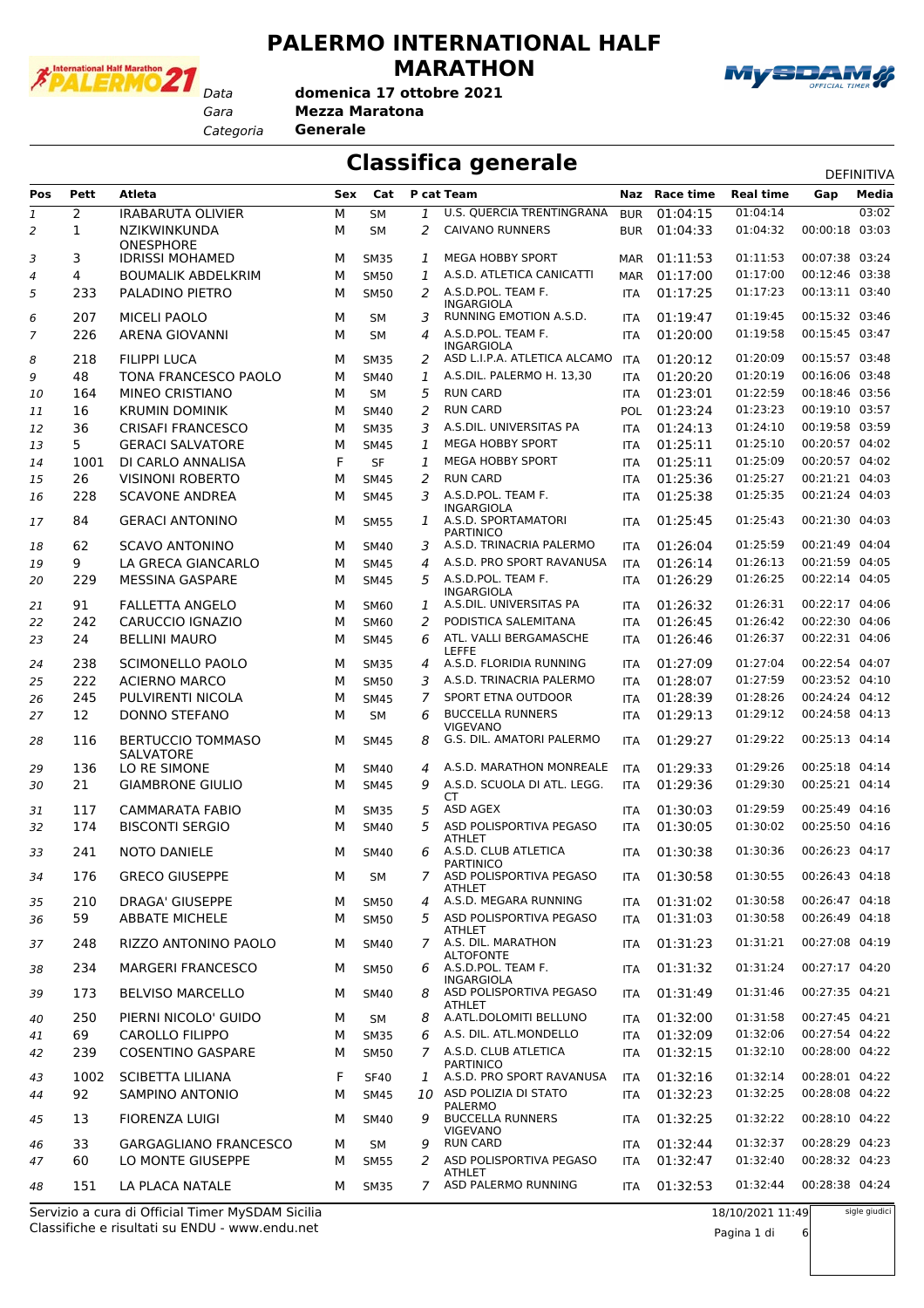| Pos | Pett | Atleta                                      | Sex | Cat         |               | P cat Team                                  |            | Race time | <b>Real time</b> | Gap<br>Media                |  |
|-----|------|---------------------------------------------|-----|-------------|---------------|---------------------------------------------|------------|-----------|------------------|-----------------------------|--|
|     |      |                                             |     |             |               |                                             | Naz        |           |                  |                             |  |
| 49  | 133  | LO IACONO ANGELO                            | М   | <b>SM35</b> | 8             | A.S.D. MARATHON MONREALE                    | <b>ITA</b> | 01:32:53  | 01:32:35         | 00:28:39 04:24              |  |
| 50  | 153  | <b>MENDOLA DANILO</b>                       | м   | <b>SM45</b> | 11            | ASD PALERMO RUNNING                         | <b>ITA</b> | 01:32:55  | 01:32:46         | 00:28:40 04:24              |  |
| 51  | 43   | <b>SALVATORE</b><br><b>INSINGO VINCENZO</b> | м   | <b>SM45</b> |               | 12 A.S.D. AIRONE CASTELTERMINI              | ITA        | 01:32:57  | 01:32:40         | 00:28:42 04:24              |  |
|     |      | CALOGERO                                    |     |             |               |                                             |            |           |                  |                             |  |
| 52  | 243  | LO VOI CLAUDIO                              | м   | <b>SM50</b> | 8             | A.S. DIL. ATL.MONDELLO                      | <b>ITA</b> | 01:33:05  | 01:33:02         | 00:28:51 04:24              |  |
| 53  | 179  | <b>CANNATA ANTONINO</b>                     | M   | <b>SM40</b> |               | 10 ASD POLISPORTIVA PEGASO                  | <b>ITA</b> | 01:33:24  | 01:33:19         | 00:29:10 04:25              |  |
|     |      |                                             |     |             |               | <b>ATHLET</b>                               |            |           |                  |                             |  |
| 54  | 28   | PALUMBO OTTAVIO                             | м   | <b>SM40</b> |               | 11 RUN CARD                                 | ITA        | 01:33:36  | 01:33:34         | 00:29:21 04:26              |  |
| 55  | 51   | DE BENEDETTO VINCENZO                       | M   | <b>SM45</b> |               | 13 A.S PODISTICA TARAS                      | <b>ITA</b> | 01:33:41  | 01:33:35         | 00:29:26 04:26              |  |
| 56  | 175  | <b>BRANCALEONE</b>                          | м   | <b>SM45</b> |               | 14 ASD POLISPORTIVA PEGASO<br><b>ATHLET</b> | <b>ITA</b> | 01:33:43  | 01:33:37         | 00:29:28 04:26              |  |
| 57  | 1049 | SEBASTIANO<br><b>MARRONE ANGELA</b>         | F   | <b>SF50</b> | $\mathcal{I}$ | ASD EQUILIBRA RUNNING TEAM ITA              |            | 01:33:51  | 01:33:50         | 00:29:36 04:26              |  |
|     |      | LOREDANA                                    |     |             |               | PA                                          |            |           |                  |                             |  |
| 58  | 15   | <b>MARTORANA PAOLO</b>                      | м   | <b>SM45</b> | 15            | <b>RUN CARD</b>                             | <b>ITA</b> | 01:34:02  | 01:33:48         | 00:29:47 04:27              |  |
|     |      | <b>FRANCESCO</b>                            |     |             |               |                                             |            |           |                  |                             |  |
| 59  | 197  | PIPITONE GIACINTO                           | м   | <b>SM45</b> |               | 16 ASD EQUILIBRA RUNNING TEAM ITA<br>PA     |            | 01:34:40  | 01:34:34         | 00:30:26 04:29              |  |
| 60  | 215  | RANDAZZO FRANCESCO                          | м   | <b>SM35</b> | 9             | A.S.D. SPORTAMATORI                         | <b>ITA</b> | 01:35:02  | 01:35:00         | 00:30:47 04:30              |  |
|     |      |                                             |     |             |               | <b>PARTINICO</b>                            |            |           |                  |                             |  |
| 61  | 1052 | SORVILLO SIMONA                             | F   | <b>SF40</b> | 2             | A.S.D. TRINACRIA PALERMO                    | <b>ITA</b> | 01:35:18  | 01:35:16         | 00:31:03 04:31              |  |
| 62  | 232  | DI VITA PIETRO                              | M   | <b>SM50</b> | 9             | A.S.D.POL. TEAM F.<br><b>INGARGIOLA</b>     | <b>ITA</b> | 01:35:18  | 01:35:10         | 00:31:04 04:31              |  |
| 63  | 240  | DI GAETANO SALVATORE                        | м   | <b>SM45</b> |               | 17 A.S.D. CLUB ATLETICA                     | <b>ITA</b> | 01:35:26  | 01:35:20         | 00:31:11 04:31              |  |
|     |      |                                             |     |             |               | <b>PARTINICO</b>                            |            |           |                  |                             |  |
| 64  | 165  | <b>FICARRA GIUSEPPE</b>                     | м   | <b>SM35</b> |               | 10 A.S.DIL. UNIVERSITAS PA                  | <b>ITA</b> | 01:35:27  | 01:35:22         | 00:31:12 04:31              |  |
| 65  | 139  | SANGHEZ ANTONINO                            | M   | <b>SM55</b> | 3             | A.S.D. MARATHON MONREALE                    | <b>ITA</b> | 01:35:32  | 01:35:27         | 00:31:18 04:31              |  |
| 66  | 35   | <b>CECCONI PAOLO</b>                        | M   | <b>SM40</b> |               | 12 RUN CARD                                 | <b>ITA</b> | 01:35:50  | 01:35:42         | 00:31:35 04:32              |  |
| 67  | 70   | <b>GUERRERA DOMENICO</b>                    | м   | <b>SM45</b> |               | 18 A.S. DIL. ATL.MONDELLO                   | ITA        | 01:35:50  | 01:35:36         | 00:31:36 04:32              |  |
| 68  | 115  | CANNOVA MAURIZIO                            | м   | <b>SM55</b> | 4             | G.S. DIL. AMATORI PALERMO                   | <b>ITA</b> | 01:36:01  | 01:35:55         | 00:31:47 04:33              |  |
| 69  | 31   | <b>CORTESE FABIO</b>                        | M   | <b>SM45</b> | 19            | <b>RUN CARD</b>                             | <b>ITA</b> | 01:36:12  | 01:36:06         | 00:31:58 04:33              |  |
| 70  | 32   | <b>DOMINELLI FRANCESCO</b>                  | м   | <b>SM40</b> | 13            | POL.UNICREDIT CIRCOLO                       | <b>ITA</b> | 01:36:12  | 01:36:05         | 00:31:58 04:33              |  |
|     |      |                                             |     |             |               | <b>MILANO</b>                               |            |           |                  |                             |  |
| 71  | 39   | VAZZANO SERGIO                              | м   | <b>SM35</b> | 11            | A.S.D. ORTIGIA MARCIA                       | <b>ITA</b> | 01:36:17  | 01:36:03         | 00:32:03 04:33              |  |
| 72  | 57   | <b>LISTA ANTONIO</b>                        | м   | <b>SM40</b> | 14            | <b>RUN CARD</b>                             | ITA        | 01:36:30  | 01:36:20         | 00:32:15 04:34              |  |
| 73  | 76   | MAZZARA ALBERTO                             | м   | <b>SM55</b> |               | 5 A.S.D. TRINACRIA PALERMO                  | <b>ITA</b> | 01:36:37  | 01:36:34         | 00:32:22 04:34              |  |
| 74  | 98   | <b>RINI GIUSEPPE</b>                        | M   | <b>SM45</b> | 20            | <b>RUN CARD</b>                             | <b>ITA</b> | 01:36:50  | 01:36:43         | 00:32:35 04:35              |  |
| 75  | 224  | <b>ACCARDI MARCO</b>                        | M   | <b>SM45</b> | 21            | ASD AGEX                                    | <b>ITA</b> | 01:36:50  | 01:36:30         | 00:32:35 04:35              |  |
| 76  | 214  | <b>BUARNE ROSARIO</b>                       | м   | <b>SM55</b> | 6             | ASD POLISPORTIVA PEGASO                     | <b>ITA</b> | 01:37:01  | 01:36:42         | 00:32:46 04:35              |  |
|     |      |                                             |     |             |               | <b>ATHLET</b>                               |            |           |                  |                             |  |
| 77  | 227  | <b>INGARGIOLA GIUSEPPE</b>                  | м   | <b>SM40</b> |               | 15 A.S.D.POL. TEAM F.<br><b>INGARGIOLA</b>  | <b>ITA</b> | 01:37:11  | 01:37:03         | 00:32:56 04:36              |  |
| 78  | 152  | <b>LOPES FABRIZIO</b>                       | м   | <b>SM40</b> |               | 16 ASD PALERMO RUNNING                      | <b>ITA</b> | 01:37:17  | 01:37:06         | 00:33:03 04:36              |  |
| 79  | 138  | <b>MESSINA PIETRO</b>                       | м   | <b>SM45</b> |               | 22 A.S.D. MARATHON MONREALE                 | <b>ITA</b> | 01:37:24  | 01:37:05         | 00:33:09 04:36              |  |
| 80  | 204  | CAMARDA DOMENICO                            | м   | <b>SM45</b> |               | 23 NOW TEAM A.S.D.                          | <b>ITA</b> | 01:37:42  | 01:37:36         | 00:33:27 04:37              |  |
|     | 125  | ROMANO ROSARIO DARIO                        |     |             |               | 10 ASD AGEX                                 |            | 01:38:10  |                  | 01:37:59   00:33:56   04:39 |  |
| 81  |      |                                             | М   | SM          |               |                                             | <b>ITA</b> |           |                  |                             |  |
| 82  | 89   | LO CACCIATO PAOLINO                         | М   | <b>SM50</b> |               | 10 A.S.DIL. UNIVERSITAS PA                  | <b>ITA</b> | 01:38:13  | 01:38:06         | 00:33:58 04:39              |  |
| 83  | 86   | <b>MESSINA VITO</b>                         | м   | <b>SM35</b> |               | 12 A.S.D. SPORTAMATORI<br><b>PARTINICO</b>  | ITA        | 01:38:13  | 01:38:11         | 00:33:58 04:39              |  |
| 84  | 46   | <b>ALFIERI GIUSEPPE</b>                     | м   | <b>SM35</b> |               | 13 CORLEONE MARATHON                        | ITA        | 01:38:17  | 01:38:00         | 00:34:03 04:39              |  |
| 85  | 131  | <b>FIUMEFREDDO GIUSEPPE</b>                 | М   | SM50        |               | 11 A.S.D. MARATHON MONREALE                 | <b>ITA</b> | 01:38:21  | 01:38:05         | 00:34:06 04:39              |  |
| 86  | 195  | <b>TERRACCHIO PIETRO</b>                    | М   | <b>SM60</b> |               | 3 ASD EQUILIBRA RUNNING TEAM ITA            |            | 01:38:23  | 01:38:10         | 00:34:08 04:39              |  |
|     |      |                                             |     |             |               | PA                                          |            |           |                  |                             |  |
| 87  | 158  | SEIDITA ANGELO                              | М   | <b>SM45</b> |               | 24 ASD PALERMO RUNNING                      | <b>ITA</b> | 01:38:42  | 01:38:30         | 00:34:27 04:40              |  |
| 88  | 188  | <b>BLANDINO FABIO</b>                       | М   | <b>SM50</b> |               | 12 A.S.DIL. PALERMO H. 13,30                | <b>ITA</b> | 01:38:45  | 01:38:42         | 00:34:30 04:40              |  |
| 89  | 61   | MANISCALCO GIOACCHINO                       | М   | <b>SM50</b> |               | 13 A.S. DIL. MARATHON MISILMERI ITA         |            | 01:38:49  | 01:38:43         | 00:34:34 04:41              |  |
| 90  | 159  | SILENO FRANCESCO                            | М   | <b>SM50</b> |               | 14 ASD PALERMO RUNNING                      | <b>ITA</b> | 01:38:54  | 01:38:42         | 00:34:39 04:41              |  |
| 91  | 171  | DAVI' MATTEO                                | М   | <b>SM35</b> |               | 14 A.S.DIL. UNIVERSITAS PA                  | ITA        | 01:38:55  | 01:38:47         | 00:34:40 04:41              |  |
| 92  | 193  | SILVIA GREGORIO                             | м   | <b>SM55</b> |               | 7 A.S. DIL. MARATHON MISILMERI ITA          |            | 01:39:06  | 01:38:56         | 00:34:51 04:41              |  |
| 93  | 118  | <b>EMANUELE GIULIO</b>                      | М   | <b>SM40</b> |               | 17 ASD AGEX                                 | <b>ITA</b> | 01:39:10  | 01:38:47         | 00:34:55 04:41              |  |
|     | 130  | DI VERDE GIOACCHINO                         | М   | <b>SM45</b> |               | 25 A.S.D. MARATHON MONREALE                 | <b>ITA</b> | 01:39:19  | 01:39:01         | 00:35:05 04:42              |  |
| 94  |      |                                             |     |             |               | 4 A.S.DIL. PALERMO H. 13,30                 |            |           | 01:39:18         | 00:35:06 04:42              |  |
| 95  | 187  | POLIZZOTTO GIUSEPPE                         | М   | SM60        |               |                                             | ITA        | 01:39:20  |                  |                             |  |
| 96  | 85   | LO BAIDO BARTOLOMEO                         | м   | <b>SM40</b> |               | 18 A.S.D. SPORTAMATORI<br><b>PARTINICO</b>  | <b>ITA</b> | 01:39:26  | 01:39:24         | 00:35:12 04:42              |  |
| 97  | 119  | <b>GIUFFRE' VINCENZO</b>                    | М   | <b>SM55</b> | 8             | ASD AGEX                                    | <b>ITA</b> | 01:39:30  | 01:39:09         | 00:35:16 04:42              |  |
| 98  | 166  | DI FALCO MARCO MARIA                        | М   | <b>SM55</b> | 9             | A.S.DIL. UNIVERSITAS PA                     | ITA        | 01:39:35  | 01:39:28         | 00:35:20 04:43              |  |
| 99  | 216  | CALTABIANO GIUSEPPE                         | М   | <b>SM65</b> | 1             | A.S.DIL. UNIVERSITAS PA                     | <b>ITA</b> | 01:39:39  | 01:39:34         | 00:35:24 04:43              |  |
| 100 | 209  | PLESCIA FULVIO                              | м   | <b>SM45</b> |               | 26 GOOD RACE TEAM                           | ITA        | 01:39:45  | 01:39:39         | 00:35:30 04:43              |  |
|     |      | ROCCAFORTE PETER                            |     |             |               |                                             |            | 01:39:57  | 01:39:41         | 00:35:42 04:44              |  |
| 101 | 109  |                                             | М   | <b>SM35</b> | 15            |                                             | <b>USA</b> |           |                  | 00:35:44 04:44              |  |
| 102 | 244  | <b>CIANCIMINO ANTONIO</b>                   | М   | SM60        |               | 5 A.S. DIL. ATL.MONDELLO                    | ITA        | 01:39:58  | 01:39:46         |                             |  |
| 103 | 38   | <b>KALLE REIN</b>                           | м   | <b>SM45</b> | 27            | <b>RUN CARD</b>                             | <b>EST</b> | 01:40:04  | 01:39:57         | 00:35:50 04:44              |  |
| 104 | 167  | <b>GRASSO VALERIO</b>                       | М   | SM          |               | 11 A.D. POL ODYSSEUS MESSINA                | ITA        | 01:40:22  | 01:40:15         | 00:36:07 04:45              |  |

Classifiche e risultati su ENDU - www.endu.net Servizio a cura di Official Timer MySDAM Sicilia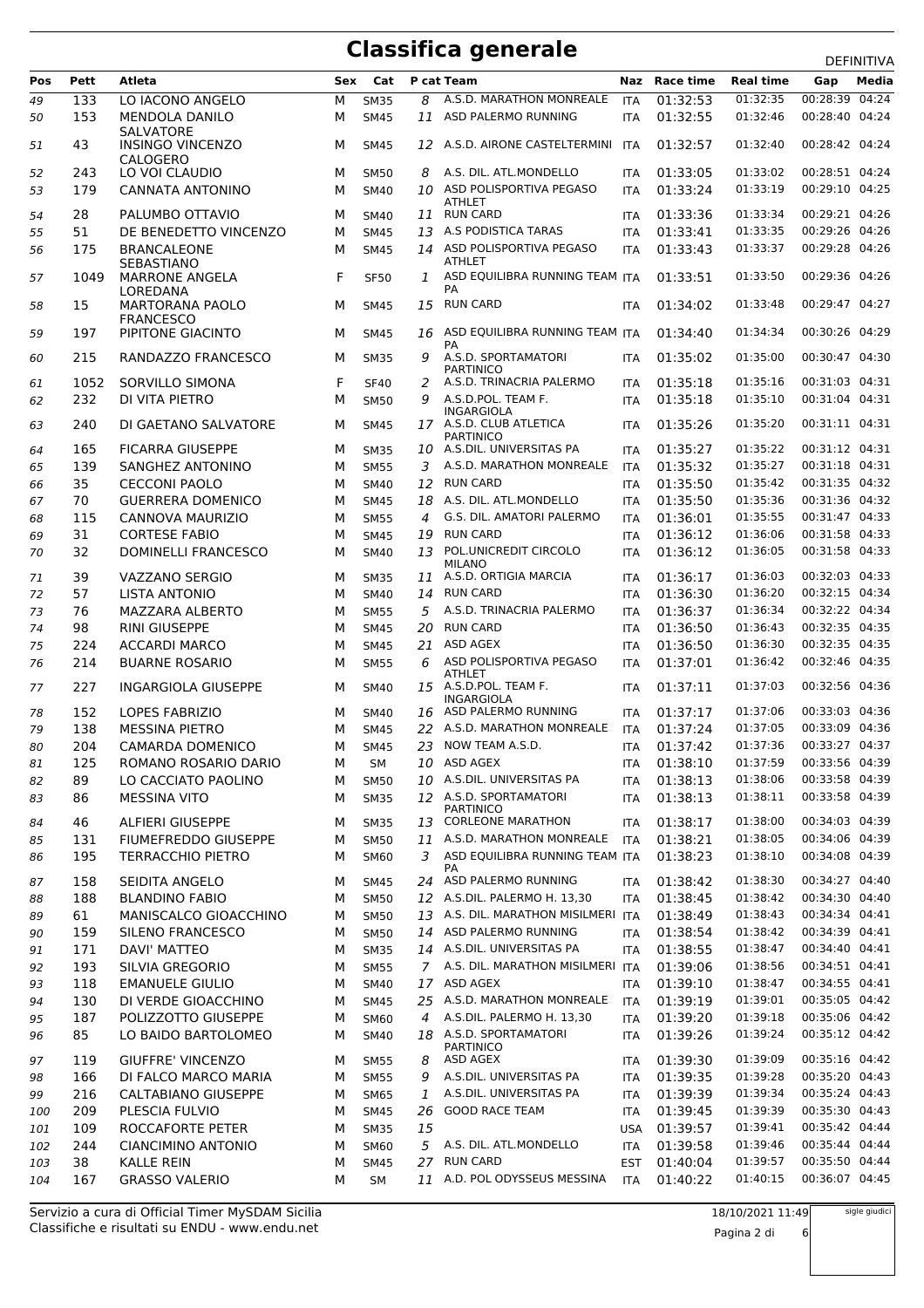|            |             |                                                |        |                            |     |                                                                               |                          |                      |                      | DEFINITIVA                       |
|------------|-------------|------------------------------------------------|--------|----------------------------|-----|-------------------------------------------------------------------------------|--------------------------|----------------------|----------------------|----------------------------------|
| Pos        | Pett        | Atleta                                         | Sex    | Cat                        |     | P cat Team                                                                    | Naz                      | Race time            | <b>Real time</b>     | Media<br>Gap                     |
| 105        | 1004        | SORRENTINO MARIA<br><b>FRANCESCA</b>           | F      | <b>SF35</b>                | 1   | <b>BUCCELLA RUNNERS</b><br><b>VIGEVANO</b>                                    | <b>ITA</b>               | 01:40:34             | 01:40:30             | 00:36:19<br>04:45                |
| 106        | 202         | <b>VACANTE GIOVANNI</b>                        | М      | <b>SM50</b>                | 15  | NOW TEAM A.S.D.                                                               | <b>ITA</b>               | 01:40:57             | 01:40:52             | 00:36:42 04:47                   |
| 107        | 1047        | PROTHMANN CHRISTINE                            | F      | <b>SF45</b>                | 1   | A.S.DIL. PALERMO H. 13,30                                                     | <b>ITA</b>               | 01:40:57             | 01:40:55             | 00:36:42 04:47                   |
| 108        | 198         | <b>PUCCI MARCELLO</b>                          | М      | <b>SM45</b>                | 28  | PUROSANGUE ATHLETICS CLUB ITA                                                 |                          | 01:41:15             | 01:41:05             | 00:37:00 04:47                   |
| 109        | 147         | <b>CARBE' GIUSEPPE</b>                         | м      | <b>SM40</b>                | 19  | ASD PALERMO RUNNING                                                           | <b>ITA</b>               | 01:41:24             | 01:41:21             | 00:37:10 04:48                   |
| 110        | 1057        | <b>GIANGRECO MARIA</b>                         | F      | <b>SF55</b>                | 1   | A.S. DIL. MARATHON                                                            | ITA                      | 01:41:26             | 01:41:19             | 00:37:11 04:48                   |
| 111        | 201         | PIZZO ANTONIO                                  | М      | <b>SM60</b>                | 6   | <b>ALTOFONTE</b><br>A.S. DILETT. POL. MARSALA                                 | <b>ITA</b>               | 01:41:33             | 01:41:28             | 00:37:18 04:48                   |
| 112        | 137         | <b>MAGNOLIA GIUSEPPE</b>                       | М      | <b>SM55</b>                | 10  | <b>DOC</b><br>A.S.D. MARATHON MONREALE                                        | <b>ITA</b>               | 01:41:34             | 01:41:18             | 00:37:20 04:48                   |
|            | 191         |                                                |        |                            | 29  | A.S.DIL. PALERMO H. 13,30                                                     |                          | 01:41:43             | 01:41:40             | 00:37:29 04:49                   |
| 113        |             | PALERMO MAURIZIO                               | м      | <b>SM45</b>                |     |                                                                               | <b>ITA</b>               |                      |                      | 00:37:31 04:49                   |
| 114        | 1035        | <b>CIPOLLA BRIGIDA</b>                         | F      | <b>SF35</b>                | 2   | ASD PALERMO RUNNING                                                           | ITA                      | 01:41:46             | 01:41:37             |                                  |
| 115        | 74          | <b>CONTE MAURIZIO</b>                          | М      | <b>SM50</b>                | 16  | A.S.D. TRINACRIA PALERMO                                                      | <b>ITA</b>               | 01:41:53             | 01:41:49             | 00:37:39 04:49                   |
| 116<br>117 | 178<br>54   | <b>GIANNONE EMANUELE</b><br>DI MAURO FRANCESCO | М<br>М | <b>SM35</b><br><b>SM45</b> |     | 16 ASD POLISPORTIVA PEGASO<br><b>ATHLET</b><br>30 A.S.D. MONTI ROSSI NICOLOSI | ITA<br><b>ITA</b>        | 01:41:54<br>01:42:11 | 01:41:33<br>01:41:58 | 00:37:39 04:49<br>00:37:56 04:50 |
| 118        | 93          | DI BLASI IVAN                                  | М      | <b>SM50</b>                |     | 17 ASD POLIZIA DI STATO                                                       | <b>ITA</b>               | 01:42:12             | 01:42:11             | 00:37:58 04:50                   |
| 119        | 1021        | <b>BONIFAZI VALENTINA</b>                      | F      | <b>SF</b>                  | 2   | PALERMO<br>AMATORI PODISTICA TERNI                                            | <b>ITA</b>               | 01:42:13             | 01:42:07             | 00:37:58 04:50                   |
| 120        | 105         | <b>CAMMALLERI MARCO</b>                        | М      | <b>SM50</b>                | 18  | A.S.D. ATLETICA CANICATTI                                                     | <b>ITA</b>               | 01:42:14             | 01:42:08             | 00:37:59 04:50                   |
| 121        | 149         | LA FATA FABIO                                  | м      | <b>SM55</b>                | 11  | <b>RUN CARD</b>                                                               | ITA                      | 01:42:15             | 01:42:05             | 00:38:01 04:50                   |
| 122        | 247         | LA CORTE IGNAZIO                               | М      | <b>SM35</b>                | 17  | ASD TERMINI MARATHON E                                                        | <b>ITA</b>               | 01:42:19             | 01:42:14             | 00:38:04 04:50                   |
| 123        | 65          | <b>MORANDO GIUSEPPE</b>                        | м      | <b>SM40</b>                | 20. | <b>BIKE</b><br>ASD TERMINI MARATHON E                                         | <b>ITA</b>               | 01:42:19             | 01:42:15             | 00:38:05 04:50                   |
| 124        | 1051        | ROMANO BARBARA                                 | F      | <b>SF45</b>                | 2   | <b>BIKE</b><br>A.S.DIL. UNIVERSITAS PA                                        | <b>ITA</b>               | 01:42:23             | 01:42:19             | 00:38:09 04:51                   |
| 125        | 168         | RACCUGLIA FRANCESCO                            | м      | <b>SM55</b>                | 12  | ASD MEDIA@                                                                    | <b>ITA</b>               | 01:42:29             | 01:42:26             | 00:38:14 04:51                   |
| 126        | 1048        | <b>MATRANGA PAOLA</b>                          | F      | <b>SF45</b>                | 3   | A.S.DIL. PALERMO H. 13,30                                                     | <b>ITA</b>               | 01:42:31             | 01:42:29             | 00:38:17 04:51                   |
| 127        | 219         | LA MOTTA ANDREA                                | М      | <b>SM55</b>                | 13  | ASD L.I.P.A. ATLETICA ALCAMO                                                  | <b>ITA</b>               | 01:42:34             | 01:42:10             | 00:38:19 04:51                   |
|            |             | <b>ADAMO RENATO</b>                            |        |                            |     | PODISTICA SALEMITANA                                                          |                          | 01:42:37             | 01:42:36             | 00:38:22 04:51                   |
| 128        | 6           |                                                | М      | <b>SM50</b>                | 19  |                                                                               | <b>ITA</b>               |                      |                      |                                  |
| 129        | 68          | <b>VILLANO ALESSIO</b>                         | М      | <b>SM35</b>                | 18  | A.S.DIL. UNIVERSITAS PA                                                       | <b>ITA</b>               | 01:42:43             | 01:42:32             | 00:38:28 04:52                   |
| 130        | 72          | <b>BERLIOZ MARCO</b>                           | м      | <b>SM50</b>                | 20  | A.S. DIL. ATL.MONDELLO                                                        | <b>ITA</b>               | 01:42:45             | 01:42:30             | 00:38:30 04:52                   |
| 131        | 177<br>1031 | D'AMICO ROSARIO                                | М<br>F | <b>SM50</b><br><b>SF</b>   | 3   | 21 ASD POLISPORTIVA PEGASO<br><b>ATHLET</b><br>A.S.D. MARATHON MONREALE       | <b>ITA</b>               | 01:42:45             | 01:42:38<br>01:42:49 | 00:38:31 04:52<br>00:38:45 04:52 |
| 132        |             | <b>MARTORANA ZAIRA</b>                         |        |                            |     |                                                                               | ITA                      | 01:42:59             |                      |                                  |
| 133        | 141         | <b>VITRANO GIOVANNI</b>                        | М      | <b>SM55</b>                | 14  | A.S.D. MARATHON MONREALE                                                      | <b>ITA</b>               | 01:43:00             | 01:42:49             | 00:38:45 04:52                   |
| 134        | 230<br>211  | <b>BARBATO NICOLA</b><br><b>BONO VITO</b>      | М<br>М | <b>SM45</b>                | 31  | A.S.D.POL. TEAM F.<br><b>INGARGIOLA</b><br>22 A.S.D. SCIACCA RUNNING          | <b>ITA</b><br><b>ITA</b> | 01:43:12<br>01:43:18 | 01:43:03<br>01:43:15 | 00:38:57 04:53<br>00:39:03 04:53 |
| 135        |             |                                                |        | <b>SM50</b>                |     | AFV BELTRAME                                                                  |                          |                      | 01:43:11             | 00:39:04 04:53                   |
| 136        | 1005        | <b>MARCHESIN SABRINA</b>                       | F      | <b>SF45</b>                | 4   |                                                                               | <b>ITA</b>               | 01:43:18             |                      |                                  |
| 137<br>138 | 83<br>148   | <b>SPATA ROBERTO</b><br>CAVARRETTA FRANCESCO   | М<br>М | <b>SM50</b><br><b>SM45</b> | 23  | A.S.D. SPORTAMATORI<br><b>PARTINICO</b><br>32 ASD PALERMO RUNNING             | <b>ITA</b><br><b>ITA</b> | 01:43:41<br>01:43:42 | 01:43:37<br>01:43:32 | 00:39:27 04:54<br>00:39:27 04:54 |
| 139        | 30          | <b>GRANATA ANTONINO</b>                        |        | SM40                       |     | 21 A.S.D.GR.ATL.POL.CASTELBUO                                                 |                          | 01:43:56             | 01:43:35             | 00:39:42 04:55                   |
| 140        | 140         | <b>VASSALLO PAOLO</b>                          | М<br>м | <b>SM55</b>                |     | <b>NESE</b><br>15 A.S.D. MARATHON MONREALE                                    | ITA<br><b>ITA</b>        | 01:44:05             | 01:43:55             | 00:39:51 04:56                   |
|            |             |                                                |        |                            | 19  | ASD PALERMO RUNNING                                                           |                          | 01:44:09             | 01:43:55             | 00:39:54 04:56                   |
| 141        | 150         | <b>GIANNONE MATTEO</b>                         | М      | <b>SM35</b>                |     |                                                                               | ITA                      |                      |                      |                                  |
| 142<br>143 | 203<br>183  | <b>SCOMA CARMELO</b><br>MIGLIORE FRANCESCO     | М<br>М | <b>SM35</b><br><b>SM55</b> | 20  | NOW TEAM A.S.D.<br>16 A.S.D. PALERMO CITY RUNNERS ITA                         | <b>ITA</b>               | 01:44:18<br>01:44:26 | 01:44:11<br>01:44:09 | 00:40:03 04:56<br>00:40:11 04:56 |
| 144        | 53          | <b>PAOLO</b><br>SAJEVA MAURIZIO                | М      | <b>SM55</b>                | 17  | ROAD RUNNERS CLUB MILANO                                                      | <b>ITA</b>               | 01:44:26             | 01:44:08             | 00:40:11 04:56                   |
| 145        | 155         | <b>OLIVA GIUSEPPE</b>                          | М      | <b>SM45</b>                | 33  | ASD PALERMO RUNNING                                                           | ITA                      | 01:44:53             | 01:44:41             | 00:40:38 04:58                   |
|            |             |                                                |        |                            |     | 24 A.S. DIL. MARATHON MISILMERI ITA                                           |                          |                      | 01:44:53             | 00:40:42 04:58                   |
| 146        | 194         | LA BARBERA ENZO                                | М      | <b>SM50</b>                |     |                                                                               |                          | 01:44:57             |                      |                                  |
| 147        | 156         | PECORARO ROBERTO                               | М      | <b>SM55</b>                |     | 18 ASD PALERMO RUNNING                                                        | ITA                      | 01:44:58             | 01:44:48             | 00:40:43 04:58                   |
| 148        | 142         | RICCOBONO ROBERTO                              | М      | <b>SM35</b>                |     | 21 A.S.D. MARATHON MONREALE                                                   | <b>ITA</b>               | 01:45:03             | 01:44:43             | 00:40:48 04:58                   |
| 149        | 99          | <b>NESI MARCO</b>                              | М      | <b>SM55</b>                | 19  | <b>RUN CARD</b>                                                               | <b>ITA</b>               | 01:45:11             | 01:45:03             | 00:40:56 04:59                   |
| 150        | 102         | <b>MURATORE ANTONIO</b>                        | М      | <b>SM55</b>                | 20  | G.S. DIL. AMATORI PALERMO                                                     | <b>ITA</b>               | 01:45:11             | 01:44:51             | 00:40:56 04:59                   |
| 151        | 66          | PANTALEO SALVATORE                             | М      | <b>SM50</b>                |     | 25 A.S. DIL. ATL.MONDELLO                                                     | <b>ITA</b>               | 01:45:11             | 01:44:55             | 00:40:56 04:59                   |
| 152        | 237         | CARLINO GAETANO                                | М      | <b>SM45</b>                |     | 34 A.S. DIL. MARATHON MISILMERI ITA                                           |                          | 01:45:21             | 01:45:12             | 00:41:07 04:59                   |
| 153        | 106         | D'IPPOLITO GIOVANNI                            | М      | <b>SM65</b>                |     | 2 A.S. DIL. MARATHON MISILMERI ITA                                            |                          | 01:45:22             | 01:45:18             | 00:41:07 04:59                   |
| 154        | 78          | <b>CALDERA ANDREA</b>                          | М      | <b>SM45</b>                |     | 35 A.S.D. GATE-CRAL INPS                                                      | ITA                      | 01:45:31             | 01:45:21             | 00:41:16 05:00                   |
| 155        | 79          | <b>GULI' CARLO</b>                             | М      | SM40                       |     | 22 A.S.DIL. UNIVERSITAS PA                                                    | ITA                      | 01:45:38             | 01:45:33             | 00:41:24 05:00                   |
| 156        | 129         | <b>CONTI ENRICO</b>                            | М      | <b>SM45</b>                |     | 36 A.S.D. MARATHON MONREALE                                                   | <b>ITA</b>               | 01:45:43             | 01:45:26             | 00:41:28 05:00                   |
| 157        | 192         | DI MARTINO GIOVANNI                            | М      | SM45                       |     | 37 A.S. DIL. MARATHON MISILMERI ITA                                           |                          | 01:46:18             | 01:46:07             | 00:42:04 05:02                   |
| 158        | 1055        | <b>GUILLON HERMANCE</b>                        | F      | PF                         | 1   | <b>RUN CARD</b>                                                               | <b>FRA</b>               | 01:46:21             | 01:46:16             | 00:42:06 05:02                   |
| 159        | 1034        | <b>VENTURA LUCIA</b>                           | F      | SF                         | 4   | <b>RUN CARD</b>                                                               | ITA                      | 01:46:22             | 01:46:03             | 00:42:08 05:02                   |
| 160        | 11          | <b>SCANNAVINO SIMONE</b>                       | М      | <b>SM45</b>                | 38  | A.S. AMATORI VILLA PAMPHILI                                                   | <b>ITA</b>               | 01:46:23             | 01:46:15             | 00:42:08 05:02                   |
|            | 29          | <b>SECCHIA MARCO</b>                           | М      | SM                         | 12  | PIETRO MICCA BIELLA RUNNING ITA                                               |                          | 01:46:26             | 01:46:05             | 00:42:11 05:02                   |
| 161<br>162 | 231         | INGARGIOLA FRANCESCO                           | М      | <b>SM45</b>                | 39  | A.S.D.POL. TEAM F.<br>INGARGIOLA                                              | <b>ITA</b>               | 01:46:28             | 01:46:12             | 00:42:13 05:02                   |

Pagina 3 di 6

sigle giudici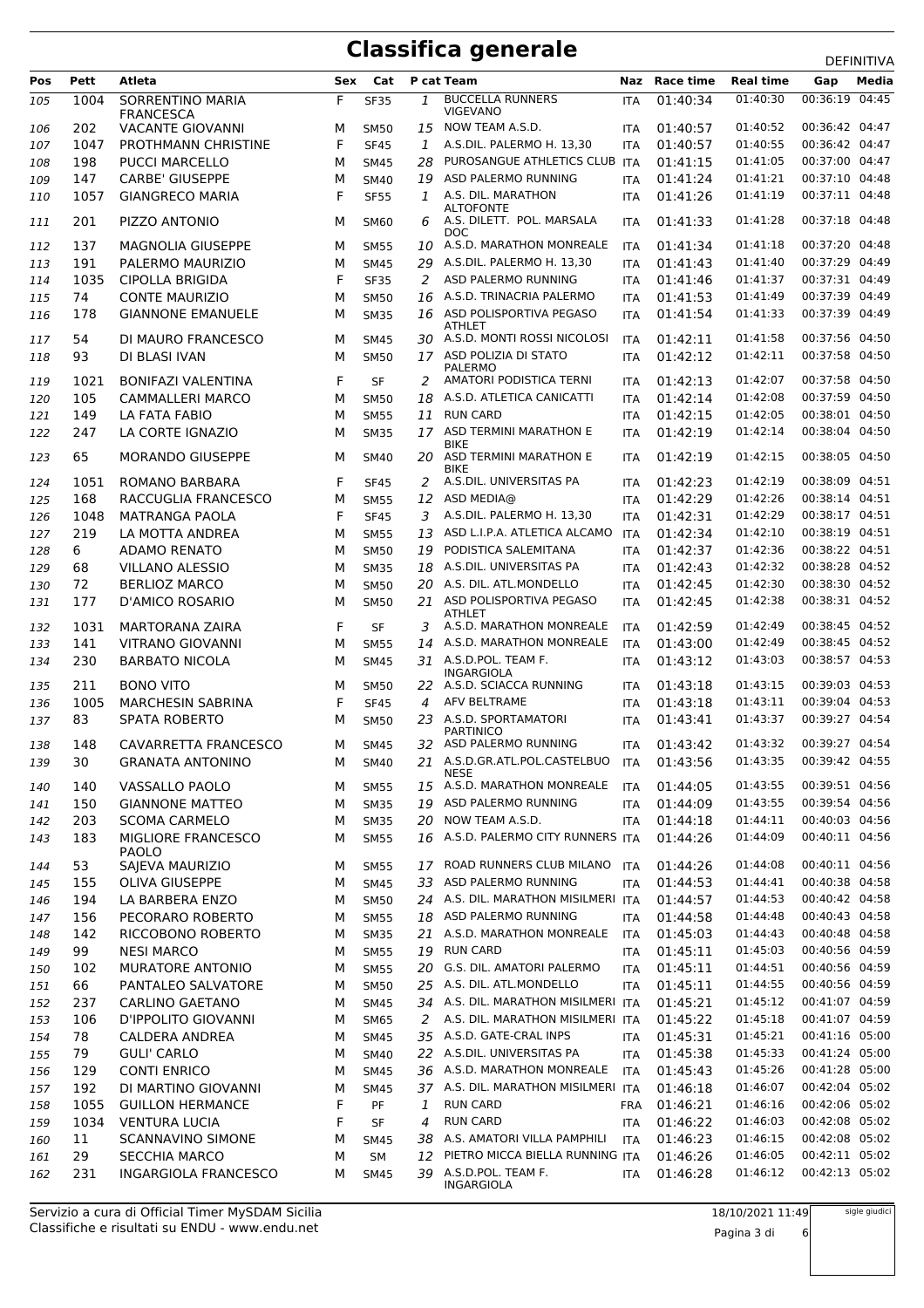|            |              |                                             |        |                   |                |                                                                                |                   |                      |                      | DEFINITIVA                       |
|------------|--------------|---------------------------------------------|--------|-------------------|----------------|--------------------------------------------------------------------------------|-------------------|----------------------|----------------------|----------------------------------|
| Pos        | Pett         | Atleta                                      | Sex    | Cat               |                | P cat Team                                                                     |                   | Naz Race time        | <b>Real time</b>     | Media<br>Gap                     |
| 163        | 235          | RIZZUTO PIETRO                              | М      | <b>SM55</b>       |                | 21 A.S.D.POL. TEAM F.<br><b>INGARGIOLA</b>                                     | <b>ITA</b>        | 01:46:28             | 01:46:12             | 00:42:13 05:02                   |
| 164        | 189          | <b>RUVOLO MICHELE</b>                       | м      | <b>SM50</b>       |                | 26 A.S.DIL. PALERMO H. 13,30                                                   | <b>ITA</b>        | 01:46:29             | 01:46:25             | 00:42:14 05:02                   |
| 165        | 220          | <b>BLUNDA ANTONINO</b>                      | М      | <b>SM60</b>       | 7              | ASD L.I.P.A. ATLETICA ALCAMO                                                   | ITA               | 01:46:35             | 01:46:11             | 00:42:20 05:03                   |
| 166        | 190          | DI GRIGOLI IGNAZIO                          | М      | <b>SM50</b>       |                | 27 A.S.DIL. PALERMO H. 13,30                                                   | <b>ITA</b>        | 01:46:42             | 01:46:39             | 00:42:27 05:03                   |
| 167        | 81           | <b>RUSSO FORTUNATO</b>                      | М      | <b>SM50</b>       | 28             | A.S. DIL. POL. ATL. BAGHERIA                                                   | <b>ITA</b>        | 01:46:45             | 01:46:37             | 00:42:31 05:03                   |
| 168        | 206          | LI VECCHI CARLO                             | М      | <b>SM55</b>       | 22             | NOW TEAM A.S.D.                                                                | <b>ITA</b>        | 01:46:51             | 01:46:34             | 00:42:36 05:03                   |
| 169        | 1045         | <b>BOLOGNA CATERINA</b>                     | F      | <b>SF40</b>       | 3              | A.S.D. PALERMO CITY RUNNERS ITA                                                |                   | 01:46:51             | 01:46:35             | 00:42:37 05:03                   |
| 170        | 1038         | <b>MOSCA VITINA</b>                         | F      | <b>SF55</b>       | 2              | ASD PALERMO RUNNING                                                            | <b>ITA</b>        | 01:46:58             | 01:46:49             | 00:42:43 05:04                   |
| 171        | 1018         | STUDIALE ANNA                               | F      | <b>SF40</b>       | 4              | G.S.D. 5 TORRI FIAMME<br><b>CREMISI</b>                                        | <b>ITA</b>        | 01:47:01             | 01:46:53             | 00:42:46 05:04                   |
| 172        | 82           | PITROLINO GIORGIO                           | м      | <b>SM45</b>       |                | 40 A.S.D. MONTI ROSSI NICOLOSI                                                 | <b>ITA</b>        | 01:47:01             | 01:46:52             | 00:42:47 05:04                   |
| 173        | 95           | <b>LANTIERI ETTORE</b>                      | М      | <b>SM65</b>       | 3              | ASD POLISPORTIVA PEGASO<br><b>ATHLET</b>                                       | <b>ITA</b>        | 01:47:09             | 01:46:58             | 00:42:54 05:04                   |
| 174        | 1024         | FILIZZOLA FLORA                             | F      | <b>SF50</b>       | 2              | ASD POLISPORTIVA PEGASO<br>ATHLET                                              | <b>ITA</b>        | 01:47:10             | 01:46:59             | 00:42:56 05:04                   |
| 175        | 236          | <b>GERACI FRANCESCO</b>                     | М      | SМ                | 13             | ASD ATLETICA TERMINI                                                           | <b>ITA</b>        | 01:47:20             | 01:47:06             | 00:43:06 05:05                   |
| 176        | 22           | ADDUCI CLAUDIO                              | М      | <b>SM35</b>       | 22             | <b>RUN CARD</b>                                                                | <b>ITA</b>        | 01:47:31             | 01:47:24             | 00:43:16 05:05                   |
| 177        | 181          | MOCCIARO IGNAZIO                            | М      | <b>SM50</b>       | 29             | A.S.D. PALERMO CITY RUNNERS ITA                                                |                   | 01:47:54             | 01:47:36             | 00:43:39 05:06                   |
| 178        | 44           | SARDINA DANIELE                             | М      | <b>SM35</b>       | 23             | <b>RUN CARD</b>                                                                | <b>ITA</b>        | 01:48:02             | 01:47:39             | 00:43:48 05:07                   |
| 179        | 1022         | <b>MANCUSO MARIA CRISTINA</b>               | F      | <b>SF55</b>       | 3              | A.S.D. SPORTAMATORI<br><b>PARTINICO</b>                                        | <b>ITA</b>        | 01:48:03             | 01:48:02             | 00:43:49 05:07                   |
| 180        | 87           | <b>CALANDRA SALVATORE</b>                   | м      | <b>SM40</b>       |                | 23 A.S.D. SPORTAMATORI<br><b>PARTINICO</b>                                     | <b>ITA</b>        | 01:48:09             | 01:48:05             | 00:43:54 05:07                   |
| 181        | 205          | <b>MESSINA CRISTIAN</b>                     | М      | <b>SM35</b>       |                | 24 NOW TEAM A.S.D.                                                             | <b>ITA</b>        | 01:48:32             | 01:48:27             | 00:44:18 05:08                   |
| 182        | 80           | <b>RUSSO ANTONINO</b>                       | М      | <b>SM75</b>       | 1              | A.S. DIL. POL. ATL. BAGHERIA                                                   | <b>ITA</b>        | 01:48:54             | 01:48:44             | 00:44:40 05:09                   |
| 183        | 132          | <b>LEONE ANTONINO</b>                       | М      | <b>SM40</b>       | 24             | A.S.D. MARATHON MONREALE                                                       | <b>ITA</b>        | 01:49:20             | 01:49:01             | 00:45:05 05:10                   |
| 184        | 154          | <b>MESSINA VINCENZO</b>                     | М      | <b>SM55</b>       | 23             | ASD PALERMO RUNNING                                                            | <b>ITA</b>        | 01:49:32             | 01:49:21             | 00:45:17 05:11                   |
| 185        | 25           | <b>MONICI MAURIZO</b>                       | М      | <b>SM55</b>       |                | 24 ATL. LAMBRO MILANO                                                          | <b>ITA</b>        | 01:49:33             | 01:49:23             | 00:45:19 05:11                   |
| 186        | 113          | DE CARO IGNAZIO                             | М      | <b>SM55</b>       | 25             | G.S. DIL. AMATORI PALERMO                                                      | <b>ITA</b>        | 01:49:39             | 01:49:20             | 00:45:25 05:11                   |
| 187        | 55           | PALMERI ALBERTO<br><b>PIERPAOLO</b>         | М      | <b>SM50</b>       |                | 30 A.S.D. MONTI ROSSI NICOLOSI                                                 | <b>ITA</b>        | 01:49:45             | 01:49:32             | 00:45:30 05:12                   |
| 188        | 56           | CALANDRINO BRUNO                            | м      | <b>SM55</b>       | 26             | RUN CARD                                                                       | <b>ITA</b>        | 01:49:49             | 01:49:32             | 00:45:34 05:12                   |
| 189        | 104          | AMMENDOLA LUIGI                             | М      | <b>SM40</b>       |                | 25 RUN CARD                                                                    | <b>ITA</b>        | 01:49:50             | 01:49:35             | 00:45:35 05:12                   |
| 190        | 23           | SANTALUCIA SEBASTIANO                       | м      | <b>SM55</b>       | 27             | <b>RUN CARD</b>                                                                | <b>ITA</b>        | 01:50:04             | 01:49:49             | 00:45:50 05:13                   |
| 191        | 41           | D'AGATI FRANCESCO                           | М      | <b>SM65</b>       | 4              | A.S.DIL. UNIVERSITAS PA                                                        | <b>ITA</b>        | 01:50:05             | 01:50:00             | 00:45:51 05:13                   |
| 192        | 212          | <b>PROFITA GIUSEPPE</b>                     | М      | <b>SM55</b>       | 28             | <b>RUN CARD</b>                                                                | <b>ITA</b>        | 01:50:08             | 01:49:54             | 00:45:53 05:13                   |
| 193        | 170          | <b>GERACI FABRIZIO</b>                      | М      | <b>SM55</b>       | 29             | ASD PALERMO RUNNING                                                            | <b>ITA</b>        | 01:50:09             | 01:49:58             | 00:45:54 05:13                   |
| 194        | 135          | LO IACONO IGNAZIO                           | М      | <b>SM65</b>       | 5              | A.S.D. MARATHON MONREALE                                                       | <b>ITA</b>        | 01:50:29             | 01:50:10             | 00:46:15 05:14                   |
| 195        | 1039         | PASSANTE MARCELLA                           | F      | <b>SF35</b>       | 3              | ASD PALERMO RUNNING                                                            | <b>ITA</b>        | 01:50:40             | 01:50:26             | 00:46:26 05:14                   |
| 196        | 111          | <b>BADAGLIACCO EUGENIO</b>                  | М      | <b>SM45</b>       | 41             | G.S. DIL. AMATORI PALERMO                                                      | <b>ITA</b>        | 01:51:06             | 01:50:51             | 00:46:52 05:15                   |
| 197        | 114          | <b>CRIMENTI ELIO</b>                        | М      | <b>SM55</b>       |                | 30 G.S. DIL. AMATORI PALERMO                                                   | <b>ITA</b>        | 01:51:07             | 01:50:54             | 00:46:52 05:15                   |
| 198        | 121          | PELLERITO FABIO                             | М      | <b>SM50</b>       |                | 31 ASD AGEX                                                                    |                   | ITA 01:51:32         | 01:51:24             | 00:47:18 05:17                   |
| 199        | 213          | DI PAOLA GIUSEPPE                           | м      | <b>SM50</b>       |                | 32 A.S.D. PODISTICA PATTESE                                                    | ITA.              | 01:51:58             | 01:51:42             | 00:47:44 05:18                   |
| 200        | 1050         | PITISI DEBORA                               | F      | <b>SF45</b>       |                | 5 ASD EQUILIBRA RUNNING TEAM ITA                                               |                   | 01:51:58             | 01:51:39             | 00:47:44 05:18                   |
| 201        | 100          | <b>TROVATO DAVIDE</b>                       | м      | <b>SM40</b>       |                | PA<br>26 RUN CARD                                                              | <b>ITA</b>        | 01:52:15             | 01:51:49             | 00:48:00 05:19                   |
| 202        | 1026         | <b>SCHEIWE HANNAH</b>                       | F      | SF                | 5              | <b>RUN CARD</b>                                                                | GER               | 01:52:19             | 01:52:01             | 00:48:05 05:19                   |
| 203        | 1054         | PATERNA GRAZIA                              | F      | <b>SF50</b>       | 3              | A.S.D. TRINACRIA PALERMO                                                       | ITA               | 01:52:27             | 01:52:19             | 00:48:13 05:19                   |
| 204        | 143          | RONCIONE SALVATORE                          | м      | SM                |                | 14 A.S.D. MARATHON MONREALE                                                    | ITA               | 01:53:00             | 01:52:39             | 00:48:45 05:21                   |
| 205        | 10           | LOMBINO MAURO                               | м      | SM                |                | 15 RUN CARD                                                                    | <b>ITA</b>        | 01:53:22             | 01:53:02             | 00:49:08 05:22                   |
|            |              |                                             |        |                   | $\overline{4}$ | A.S.D. TRINACRIA PALERMO                                                       |                   |                      | 01:53:43             | 00:49:32 05:23                   |
| 206<br>207 | 1053<br>1003 | MASTELLONE ANNAMARIA<br>NAVANZINO BENEDETTA | F<br>F | <b>SF50</b><br>SF | 6              | <b>BUCCELLA RUNNERS</b><br><b>VIGEVANO</b>                                     | <b>ITA</b><br>ITA | 01:53:47<br>01:53:59 | 01:53:55             | 00:49:45 05:24                   |
| 208        | 67           | <b>ALBANO DAVIDE</b>                        | М      | <b>SM35</b>       |                | 25 A.S. DIL. MARATHON CLUB PA                                                  | ITA               | 01:54:44             | 01:54:40             | 00:50:29 05:26                   |
| 209        | 52           | VASCELLARI ROBERTO                          | М      | <b>SM50</b>       | 33             | <b>RUN CARD</b>                                                                | ITA               | 01:54:48             | 01:54:40             | 00:50:33 05:26                   |
| 210        | 1006         | DALLAVIA STELLA                             | F      | <b>SF50</b>       | 5              | POLISPORTIVA AURORA 76 ASD ITA                                                 |                   | 01:54:48             | 01:54:41             | 00:50:34 05:26                   |
| 211        | 127          | <b>GROSSI DAMIANO</b>                       | М      | <b>SM55</b>       | 31             | <b>RUN CARD</b>                                                                | <b>ITA</b>        | 01:55:20             | 01:55:11             | 00:51:05 05:27                   |
| 212        | 110          | TRIONE SALVATORE                            | М      | <b>SM65</b>       | 6              | G.S. DIL. AMATORI PALERMO                                                      | ITA               | 01:55:25             | 01:55:05             | 00:51:10 05:28                   |
| 213        | 40           | <b>ZANCA GIUSEPPE</b>                       | М      | SM                | 16             | <b>RUN CARD</b>                                                                | <b>ITA</b>        | 01:55:34             | 01:55:21             | 00:51:20 05:28                   |
| 214        | 42           | CASTELLO VINCENZO                           | М      | <b>SM35</b>       |                | 26 RUN CARD                                                                    | ITA               | 01:55:38             | 01:55:18             | 00:51:24 05:28                   |
| 215        | 49           | <b>TORREGROSSA NICOLA</b>                   | M      | <b>SM40</b>       |                | 27 A.S.D. C.U.S. PALERMO                                                       | ITA               | 01:56:00             | 01:55:53             | 00:51:45 05:29                   |
|            |              |                                             |        |                   |                | 34 ASD AGEX                                                                    |                   |                      |                      | 00:51:47 05:29                   |
| 216        | 126          | ORLANDO CONTE MARIO                         | М      | SM50              |                |                                                                                | ITA               | 01:56:02             | 01:55:40             | 00:51:47 05:29                   |
| 217        | 1046         | AMALFI FABRIZIA                             | F      | <b>SF35</b>       |                | 4 A.S.D. PALERMO CITY RUNNERS ITA                                              |                   | 01:56:02             | 01:55:44             |                                  |
| 218        | 1027         | <b>GAVRILYUK MARINA</b>                     | F      | SF                | 7 <sup>7</sup> | <b>RUN CARD</b>                                                                | <b>RUS</b>        | 01:56:06             | 01:55:48             | 00:51:51 05:30                   |
| 219        | 123          | NUARA GAETANO                               | М      | <b>SM55</b>       |                | 32 ASD AGEX                                                                    | <b>ITA</b>        | 01:56:08             | 01:55:46             | 00:51:54 05:30                   |
| 220        | 94           | PIPITONE VINCENZO                           | М      | <b>SM65</b>       | $\overline{7}$ | <b>RUN CARD</b>                                                                | <b>ITA</b>        | 01:56:12             | 01:55:53             | 00:51:57 05:30                   |
| 221<br>222 | 180<br>64    | SICULIANA PAOLO<br>AGLIERI RINELLA UGO      | M<br>М | <b>SM45</b><br>SM |                | 42 A.S.D. PALERMO CITY RUNNERS ITA<br>17 ASD TERMINI MARATHON E<br><b>BIKE</b> | <b>ITA</b>        | 01:56:28<br>01:56:34 | 01:56:04<br>01:56:12 | 00:52:13 05:31<br>00:52:19 05:31 |

Classifiche e risultati su ENDU - www.endu.net Servizio a cura di Official Timer MySDAM Sicilia 18/10/2021 11:49

Pagina 4 di 6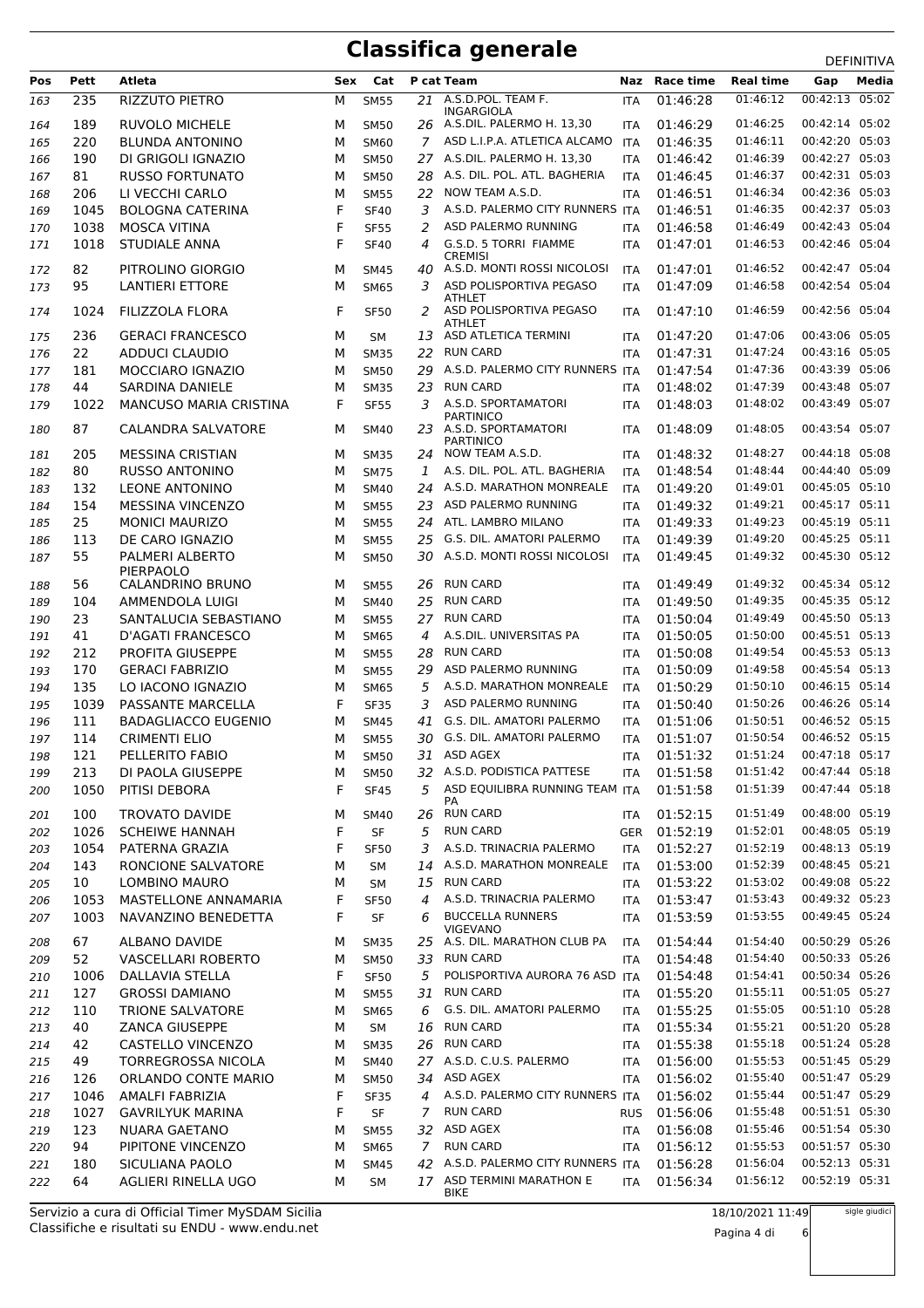|     |      |                           |     |             |    |                                      |            |               |                  | <b>DEFINITIVA</b> |
|-----|------|---------------------------|-----|-------------|----|--------------------------------------|------------|---------------|------------------|-------------------|
| Pos | Pett | Atleta                    | Sex | Cat         |    | P cat Team                           |            | Naz Race time | <b>Real time</b> | Media<br>Gap      |
| 223 | 217  | <b>MARRONE MARIO</b>      | М   | <b>SM50</b> |    | 35 ASD COCOON CLUB MAZARA            | ITA        | 01:57:52      | 01:57:30         | 00:53:38<br>05:35 |
| 224 | 71   | <b>MAZZOLA FRANCESCO</b>  | М   | <b>SM60</b> | 8  | A.S. DIL. ATL.MONDELLO               | <b>ITA</b> | 01:57:58      | 01:57:43         | 00:53:43 05:35    |
|     |      | <b>PAOLO</b>              |     |             |    |                                      |            |               |                  |                   |
| 225 | 77   | <b>CICCARELLI DANILO</b>  | м   | <b>SM50</b> | 36 | RUN CARD                             | <b>ITA</b> | 01:58:06      | 01:57:55         | 00:53:51 05:35    |
| 226 | 161  | <b>LUCCI GIUSEPPE</b>     | м   | <b>SM60</b> | 9  | ASD PALERMO RUNNING                  | ITA        | 01:58:11      | 01:57:57         | 00:53:56 05:36    |
| 227 | 162  | PALMERI ANTONINO          | М   | <b>SM50</b> |    | 37 ASD PALERMO RUNNING               | <b>ITA</b> | 01:58:13      | 01:58:01         | 00:53:59 05:36    |
| 228 | 1029 | <b>MARCHESE CATERINA</b>  | F   | <b>SF50</b> | 6  | G.S. DIL. AMATORI PALERMO            | ITA        | 01:58:39      | 01:58:25         | 00:54:25 05:37    |
| 229 | 1056 | LA SCALA GIUSEPPINA       | F   | <b>SF45</b> | 6  | A.S. DIL. MARATHON MISILMERI ITA     |            | 01:58:59      | 01:58:49         | 00:54:44 05:38    |
| 230 | 186  | ALESSI IGNAZIO            | М   | <b>SM55</b> | 33 | A.S.DIL. PALERMO H. 13,30            | <b>ITA</b> | 01:59:26      | 01:59:05         | 00:55:11 05:39    |
| 231 | 1008 | <b>COLLETTI FRANCESCA</b> | F   | SF          | 8  | <b>RUN CARD</b>                      | ITA        | 01:59:52      | 01:59:42         | 00:55:37 05:40    |
| 232 | 1030 | <b>COLLETTI IRENE</b>     | F   | <b>SF35</b> | 5  | ASD AGEX                             | ITA        | 01:59:52      | 01:59:42         | 00:55:38 05:40    |
| 233 | 199  | KOMLA NICHOLAS ABEL       | M   | <b>SM45</b> | 43 | ASD MEDIA@                           | ITA        | 01:59:54      | 01:59:48         | 00:55:40 05:40    |
| 234 | 103  | <b>SCHILLACI VINCENZO</b> | М   | <b>SM55</b> | 34 | G.S. DIL. AMATORI PALERMO            | <b>ITA</b> | 02:00:02      | 01:59:42         | 00:55:47 05:41    |
| 235 | 200  | PULLIERO MARCO            | м   | <b>SM50</b> | 38 | <b>RUNNING TEAM MESTRE</b>           | ITA        | 02:00:06      | 01:59:54         | 00:55:51 05:41    |
| 236 | 1043 | <b>ZAMBITO PAOLA</b>      | F   | <b>SF</b>   | 9  | ASD PALERMO RUNNING                  | ITA        | 02:00:17      | 02:00:03         | 00:56:02 05:42    |
| 237 | 163  | ARGANO SERGIO             | М   | <b>SM45</b> | 44 | <b>RUN CARD</b>                      | <b>ITA</b> | 02:00:38      | 02:00:17         | 00:56:24 05:43    |
| 238 | 122  | <b>GELOSO GUIDO</b>       | М   | <b>SM65</b> | 8  | ASD AGEX                             | <b>ITA</b> | 02:00:50      | 02:00:36         | 00:56:35 05:43    |
| 239 | 225  | LO CICERO ROSOLINO        | М   | <b>SM55</b> | 35 | G.S. DIL. VERGINE MARIA PA           | <b>ITA</b> | 02:00:59      | 02:00:44         | 00:56:44 05:44    |
| 240 | 1036 | COCCO ROSA                | F   | <b>SF50</b> | 7  | ASD PALERMO RUNNING                  | <b>ITA</b> | 02:00:59      | 02:00:46         | 00:56:44 05:44    |
| 241 | 101  | <b>VASSALLO WALTER</b>    | М   | <b>SM40</b> | 28 | <b>RUN CARD</b>                      | ITA        | 02:01:10      | 02:00:45         | 00:56:56 05:44    |
| 242 | 8    | DE FRANCESCO VITO         | М   | T45M        | 1  | ASD TRE CASALI                       | <b>ITA</b> | 02:01:41      | 02:01:40         | 00:57:27 05:46    |
| 243 | 144  | <b>BARRESI FRANCESCO</b>  | М   | <b>SM45</b> | 45 | ASD PALERMO RUNNING                  | <b>ITA</b> | 02:01:45      | 02:01:30         | 00:57:31 05:46    |
|     |      | <b>PAOLO</b>              |     |             |    |                                      |            |               |                  |                   |
| 244 | 1044 | LA VERDE PATRIZIA         | F   | <b>SF45</b> | 7  | ASD PALERMO RUNNING                  | <b>ITA</b> | 02:02:05      | 02:01:52         | 00:57:51 05:47    |
| 245 | 1041 | <b>ROSSI MARIA</b>        | F   | <b>SF50</b> | 8  | ASD PALERMO RUNNING                  | ITA        | 02:02:35      | 02:02:22         | 00:58:20 05:48    |
| 246 | 1037 | DI NOTO SABRINA           | F   | <b>SF45</b> | 8  | ASD PALERMO RUNNING                  | ITA        | 02:02:47      | 02:02:35         | 00:58:33 05:49    |
| 247 | 88   | <b>DRAGO SALVATORE</b>    | М   | <b>SM65</b> | 9  | A.S.D. SPORTAMATORI                  | <b>ITA</b> | 02:02:52      | 02:02:48         | 00:58:37 05:49    |
|     |      |                           |     |             |    | <b>PARTINICO</b>                     |            |               |                  |                   |
| 248 | 1042 | ROTOLO MARIA              | F   | <b>SF45</b> | 9  | ASD PALERMO RUNNING                  | ITA        | 02:02:59      | 02:02:44         | 00:58:44 05:49    |
| 249 | 19   | DEL CAMPO IGNAZIO         | М   | <b>SM40</b> | 29 | <b>RUN CARD</b>                      | <b>ITA</b> | 02:03:00      | 02:02:35         | 00:58:46 05:49    |
| 250 | 172  | <b>CRICCHIO MICHELE</b>   | м   | <b>SM</b>   | 18 | ASD MEDIA@                           | ITA        | 02:03:15      | 02:03:00         | 00:59:00 05:50    |
| 251 | 246  | PIZZO MARIO               | М   | <b>SM70</b> | 1  | PODISTICA SALEMITANA                 | ITA        | 02:05:00      | 02:04:55         | 01:00:45 05:55    |
| 252 | 223  | <b>SPECIALE MICHELE</b>   | М   | <b>SM45</b> | 46 | A.S.D. TRINACRIA PALERMO             | ITA        | 02:05:00      | 02:04:50         | 01:00:45 05:55    |
| 253 | 221  | <b>SCHIRRU ROBERTO</b>    | М   | <b>SM50</b> | 39 | <b>RUN CARD</b>                      | ITA        | 02:06:31      | 02:06:07         | 01:02:17 05:59    |
| 254 | 146  | <b>GIRGENTI DANILO</b>    | М   | <b>SM50</b> | 40 | ASD PALERMO RUNNING                  | ITA        | 02:06:46      | 02:06:34         | 01:02:32 06:00    |
| 255 | 1040 | PROIA PATRIZIA            | F   | <b>SF45</b> | 10 | ASD PALERMO RUNNING                  | <b>ITA</b> | 02:06:47      | 02:06:33         | 01:02:32 06:00    |
| 256 | 160  | <b>BOSCO EUGENIO</b>      | М   | <b>SM60</b> | 10 | ASD PALERMO RUNNING                  | ITA        | 02:06:47      | 02:06:33         | 01:02:32 06:00    |
| 257 | 185  | DIOGUARDI FABRIZIO        | М   | <b>SM50</b> | 41 | A.S.DIL. PALERMO H. 13,30            | ITA        | 02:06:56      | 02:06:45         | 01:02:42 06:00    |
| 258 | 124  | <b>CANNATA DANILO</b>     | М   | <b>SM40</b> | 30 | ASD AGEX                             | <b>ITA</b> | 02:07:23      | 02:07:05         | 01:03:08 06:02    |
| 259 | 1013 | <b>IENCO MARIA</b>        | F   | <b>SF65</b> | 1  | <b>RUN CARD</b>                      | ITA        | 02:07:25      | 02:07:14         | 01:03:11 06:02    |
| 260 | 1009 | SCARANTINO EVA            | F   | <b>SF40</b> | 5  | A.S.D. PALERMO CITY RUNNERS ITA      |            | 02:07:33      | 02:07:18         | 01:03:18 06:02    |
| 261 | 1019 | <b>COLLOVA MARIA</b>      | F   | <b>SF55</b> | 4  | A.S.D. BARBONI DI LUSSO              | <b>ITA</b> | 02:07:44      | 02:07:25         | 01:03:29 06:03    |
| 262 | 18   | MICALI GIOVANNI           | М   | SM60        | 11 | <b>RUN CARD</b>                      | ITA        | 02:08:04      | 02:07:51         | 01:03:50 06:04    |
| 263 | 128  | ALBANO GIOVANNI           | М   | <b>SM55</b> |    | 36 A.S.D. MARATHON MONREALE          | ITA        | 02:09:50      | 02:09:32         | 01:05:35 06:09    |
| 264 | 134  | LO IACONO ANTONINO        | М   | <b>SM55</b> |    | 37 A.S.D. MARATHON MONREALE          | <b>ITA</b> | 02:09:50      | 02:09:32         | 01:05:35 06:09    |
| 265 | 1020 | <b>BONDI' ANTONELLA</b>   | F   | SF          |    | 10 ASD TERMINI MARATHON E            | ITA        | 02:10:07      | 02:09:46         | 01:05:52 06:10    |
|     |      |                           |     |             |    | BIKE                                 |            |               |                  |                   |
| 266 | 63   | PASSAFIUME FRANCESCO      | м   | <b>SM</b>   |    | 19 ASD TERMINI MARATHON E<br>BIKE    | <b>ITA</b> | 02:10:07      | 02:09:46         | 01:05:53 06:10    |
| 267 | 169  | <b>MEDINA ADRIAN</b>      | м   | <b>SM35</b> |    | 27 A.S.D. AGATLETICA FORTITUDO ITA   |            | 02:10:58      | 02:10:35         | 01:06:43 06:12    |
|     |      |                           |     |             |    | СT                                   |            |               |                  |                   |
| 268 | 1058 | <b>CORLEONE LOREDANA</b>  | F   | <b>SF50</b> | 9  | A.S. DIL. ATL.MONDELLO               | ITA        | 02:11:05      | 02:10:54         | 01:06:50 06:12    |
| 269 | 1032 | PINTORE ROMINA            | F   | <b>SF45</b> |    | 11 A.S.D. MARATHON MONREALE          | ITA        | 02:13:40      | 02:13:22         | 01:09:25 06:20    |
| 270 | 1028 | <b>ALBANESE MARIA PIA</b> | F   | <b>SF50</b> |    | 10 G.S. DIL. AMATORI PALERMO         | ITA        | 02:13:40      | 02:13:20         | 01:09:25 06:20    |
| 271 | 1017 | <b>BURGIO ROSA</b>        | F   | <b>SF50</b> |    | 11 A.S.DIL. PALERMO H. 13,30         | ITA        | 02:13:57      | 02:13:51         | 01:09:43 06:20    |
| 272 | 1023 | <b>SCHIFANO VALENTINA</b> | F   | <b>SF35</b> | 6  | ASD POLIZIA DI STATO                 | ITA        | 02:14:43      | 02:14:34         | 01:10:29 06:23    |
| 273 | 45   | CIARCIA' GIOVANNI         | м   | <b>SM65</b> |    | PALERMO<br>10 RUN CARD               | <b>ITA</b> | 02:15:52      | 02:15:40         | 01:11:37 06:26    |
| 274 | 1025 | VAN DRUNEN WILHELMINA     | F   | <b>SF40</b> | 6  | <b>RUN CARD</b>                      | <b>NED</b> | 02:17:25      | 02:17:02         | 01:13:10 06:30    |
|     | 249  | <b>GIAMBRONE CALOGERO</b> |     |             | 12 | ASD MEDIA@                           |            |               | 02:17:04         | 01:13:11 06:30    |
| 275 |      |                           | М   | <b>SM60</b> |    |                                      | ITA        | 02:17:26      |                  |                   |
| 276 | 1015 | RAO MARIA                 | F   | <b>SF45</b> | 12 | <b>RUN CARD</b>                      | ITA        | 02:17:26      | 02:17:07         | 01:13:11 06:30    |
| 277 | 1010 | NASUTI STEFANIA           | F   | <b>SF45</b> | 13 | <b>RUN CARD</b>                      | <b>ITA</b> | 02:18:17      | 02:18:05         | 01:14:02 06:33    |
| 278 | 1033 | FEDERICO PROVVIDENZA      | F   | <b>SF55</b> | 5  | A.S.D. MARATHON MONREALE             | <b>ITA</b> | 02:18:33      | 02:18:17         | 01:14:18 06:34    |
| 279 | 196  | <b>SGADARI SETTIMO</b>    | м   | <b>SM70</b> | 2  | ASD EQUILIBRA RUNNING TEAM ITA<br>PA |            | 02:20:46      | 02:20:38         | 01:16:31 06:40    |
| 280 | 14   | KNÄBLER ROLAND            | м   | <b>SM65</b> | 11 | <b>RUN CARD</b>                      | GER        | 02:24:32      | 02:24:16         | 01:20:17 06:51    |
| 281 | 1007 | DE RUGGIERO ANGELA        | F   | <b>SF55</b> | 6  | <b>RUN CARD</b>                      | <b>USA</b> | 02:27:25      | 02:27:05         | 01:23:11 06:59    |
| 282 | 1012 | PASQUAZZO GABRIELLA       | F.  | <b>SF70</b> | 1  | <b>RUN CARD</b>                      | <b>ITA</b> | 02:27:53      | 02:27:41         | 01:23:38 07:00    |